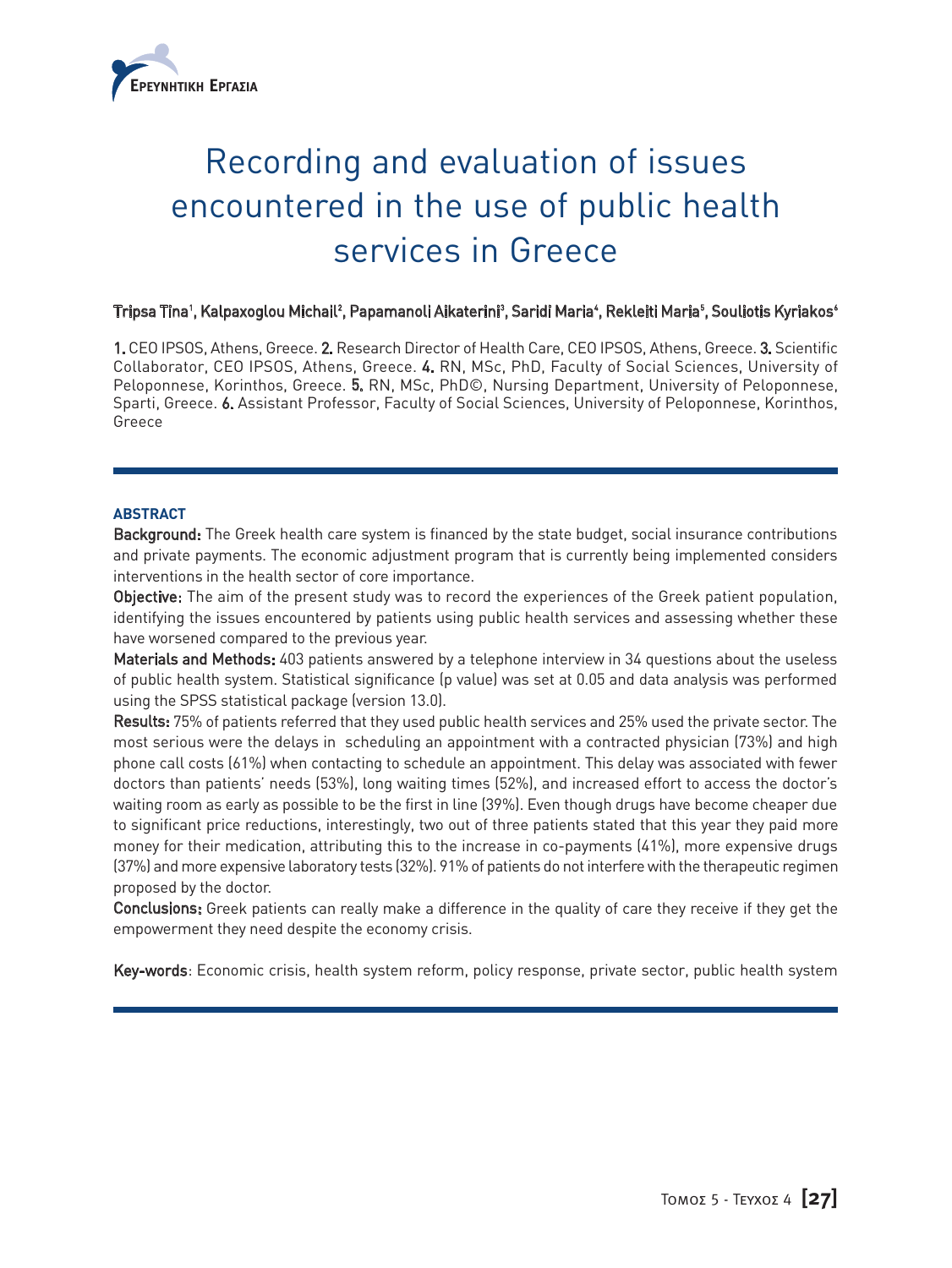

## **INTRODUCTION**

**Patients are at the center of the triangle repre-<br>
senting the constitutional elements of a health<br>
care system: State - Health care providers** senting the constitutional elements of a health care system: State - Health care providers - Pharmaceutical companies. Their role is not defined and yet constantly evolving into a more active one. Their contribution and perspective has not been clearly specified. Recording and evaluating their experiences, problems and attitudes towards the Greek health care system, is a promising start. This becomes even more interesting in the rapidly changing, cost-constrained health care environment.

Provision of public health services in Greece follows a mix of the Bismarck and Beveridge health care models (Reid, 2009). Inpatient services are provided mainly through the network of public hospitals and rural health centers of the National Health System (NHS), while ambulatory services are provided through the network of medical centers, contracted physicians and diagnostic centers of social security funds (Economou, 2010), which have been recently integrated in one single fund with regards to the provision of health services, i.e. the National Organization of Health Service Provision (EOPYY). It is well known that the Greek health care system never really satisfied its customers, the patients. Even though patient satisfaction has been shown to be positively related to health care expenditure, this doesn't seem to apply for Greek patients. Greece spends 10% of its Gross Domestic Product (GDP) on health care, exceeding the European average, yet Greek patients are the least satisfied among Europeans (Mossialos, 1997; Carone et al, 2012).

The Greek health care system is financed by the state budget (through direct and indirect tax revenues), social insurance contributions, and private payments (Economou, 2012; McKee et al, 2012). The financial viability and sustainability of the health care system depends to a great extent on the wellbeing of the Greek State which has, however, been significantly challenged during last three years, ever since the eruption of the fiscal crisis and the implementation of severe austerity measures foreseen by the economic adjustment program. At the same time, during the period of economic crisis there has been an increase in mental disorders, substance abuse, and infectious disease morbidity, which combined with the rise in unemployment and poverty increase the health care needs of the population and the demand for public health services (Karamanoli, 2011; Kentikelenis et al, 2012; Karamanoli, 2012).

The economic adjustment program that is currently being implemented considers interventions in the health sector of core importance, and includes a number of measures which aim to contain costs, increase transparency and enhance efficiency and

quality of care in the Greek health care system in the long run. Specifically, according to the targets set by the program, public health care expenditure will have to decrease to 6% of GDP and public pharmaceutical expenditure to 1% of GDP, close to the European average (Kanavos et al, 2011; FIRF, 2011). It should be noted, that long before the economic crisis, a number of health reforms had been implemented attempting to improve the structure and increase the efficiency of the health care system, yet with little success, with health care expenditure continuing to rise, quality of health care delivery declining and sickness funds experiencing budget deficits (Mladovsky et al, 2012; Thomson et al, 2010; Tountas et al, 2002).

How do patients react to this rapidly changing environment, during a period of economic crisis? It is our opinion that over these years public views and attitudes have been seriously underestimated and have not been accounted for in the policy formation and law implementation in Greece. Health care policy is changing across Europe with patients being at the center of care and shared decision making gaining ground in clinical practice (Eurobarometer, 2012; Thomson et al, 2009). Patients' societies are increasing in number and power in an effort to ensure access to better care and information for their members. Policy makers aiming at improving the performance of health care systems should base their decisions on scientific evidence and patients can contribute to that (Rechel, 2009).

Scientific evidence on the quality of health care delivery and patient satisfaction in the Greek health system is limited. In an effort to fill in the data gap and assist health care policy decision makers, the objective of the present study was to record the experiences of the Greek patient population, identifying the issues encountered by patients using public health services and assessing whether these have worsened compared to the previous year. We followed patients through all the stages of disease management and health service provision recording their perceptions and behavior with regards to the level of information provided by consulting physician, their involvement in treatment/medication decisions and treatment cost. It should be noted that the study was conducted during the period of the economic crisis, when Greece was already in the fifth year of recession and a series of harsh austerity measures had already been imposed leading to significant socioeconomic instability and increasing public discontent. Therefore, the findings of the study should be interpreted in the light of the economic crisis and the way that this may have affected patients' perceptions, expectations and attitudes towards the quality of health care provision (Health Service Executive, 2012; WHO, 2012).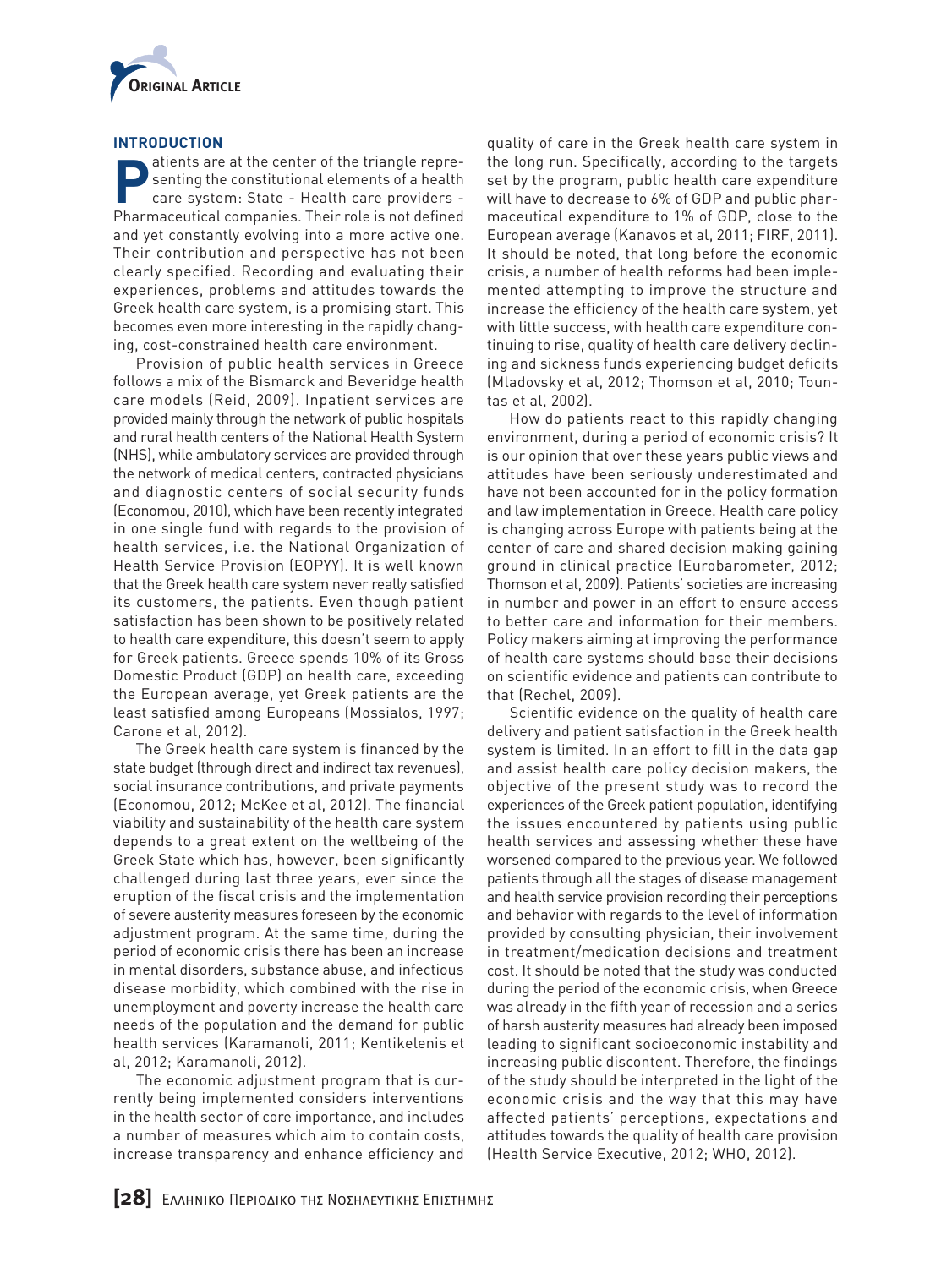

#### **MATERIALS AND METHODS**

Fieldwork was performed from September 5th to September 20th 2012, by IPSOS GREECE and data were collected using face to face and telephone 20 minute interviews, conducted by trained interviewers. All participants were asked to answer a structured questionnaire of 34 questions, (some of which included sub-questions), categorized in 5 sections, i.e. demographics (4 questions), attitude to treatment (7 questions), perception of health care services and costs (13 questions), compliance (2 questions) and perception of drugs (8 questions). There were multiple choice, Likert scale and open ended questions.

Before answering the questionnaire patients signed a consent form and had no prior information on the content of the questionnaire. Interviewers did not interfere with or lead the answers of respondents in any way. The questionnaires which were clear and well understood were answered anonymously.

The sample consisted of 403 patients aged 25- 70 years old, both men and women. 80% (323 patients) originated from Athens- Attica whereas the remaining 20% (80 patients) from other urban areas such as Thessaloniki, Patra and Heraklion. This lower achieved percentage of other urban areas' participants resulted from the reluctance of these patients to other urban participate in the study. 100 of patients were dealing with a temporary health issue, 207 with a chronic disease (e.g. hypertension, hyperlipidemia, diabetes, obstructive pulmonary disease, asthma, osteoporosis, e.t.c.) or had undergone surgery requiring a maximum inpatient stay of three days and 96 were dealing with a rare or life threatening disease (e.g. multiple Sclerosis, other autoimmune disease, orphan disease, cystic fibrosis, cancer, HIV, chronic kidney disease, etc) or had undergone surgery requiring a minimum inpatient stay of three days . Inclusion criteria were a) The use of the health care system services in the form of ESY (i.e. public hospitals, rural health centers) or in the form of social insurance funds, i.e. EOPYY (i.e. primary health care centers, contracted private doctors, diagnostic centers and a few hospitals) by themselves or their children and b) Age >25 years old. Socioeconomic and educational factors were not considered in defining participation eligibility. Five members of the Congress Organizing Committee and the Patients' Society were interviewed as well, in terms of in depth understanding and interpreting the research findings.

The primary objective of the study was to record patients' problems with regards to the NHS following patients through all the stages of health service provision, starting from the moment the health problem appears:

- 1. Access to public health services, separately for EOPYY and ESY,
- 2. Medical consultation, separately for EOPYY and ESY and
- 3. Access to medication.

Patients' were also asked to report whether the obstacles experienced using the public health services have become worse compared to last year, their degree of satisfaction and their expectations for the future. The impact of economic crisis was also assessed. In order to understand patients' attitudes towards these issues, their perception regarding disease management, source of information, involvement in choice of therapy and treatment costs were also recorded. An additional analysis assessed how patients' attitudes affected reporting problems and dealing with them effectively.

The sample size of 403 patients was determined by targeting a margin of error <4.9%. Statistical significance (p value) was set at 0.05 and data analysis was performed using the SPSS statistical package (version 13.0).

## **RESULTS**

Data from 403 patients were analyzed. The results of this research showed that 75% of patients who participated in this study, referred that they used public health services (EOPYY and ESY) and 25% used the private sector (private non-contracted physicians and hospitals) (Figure 1). 36% of those using the private sector, reported that their choice was due to preference, 10% had private insurance, and 54% were "forced" to use the private services as a second choice, because the public sector could not provide a solution to their health problem.

## **ISSUES ENCOUNTERED DURING USE OF HEALTH SERVICES**

The most serious problems reported by patients during the three stages of public health service provision (booking of medical appointment, medical consultation, access to medication) were the delays in scheduling an appointment with a contracted physician (stated by 73% of patients) and high phone call costs (61% of patients) when contacting EOPYY to schedule an appointment.

Pharmacists' strikes limited access to medication for the majority of patients (54%). Insufficient number of doctors on duty (53%) and long waiting times (52%) were the two frequently reported obstacles encountered by patients when visiting public hospitals and rural health centers of ESY. Moreover, the vast majority of respondents (74%- 86%) stated that the issues encountered during use of public health service have become worse compared to last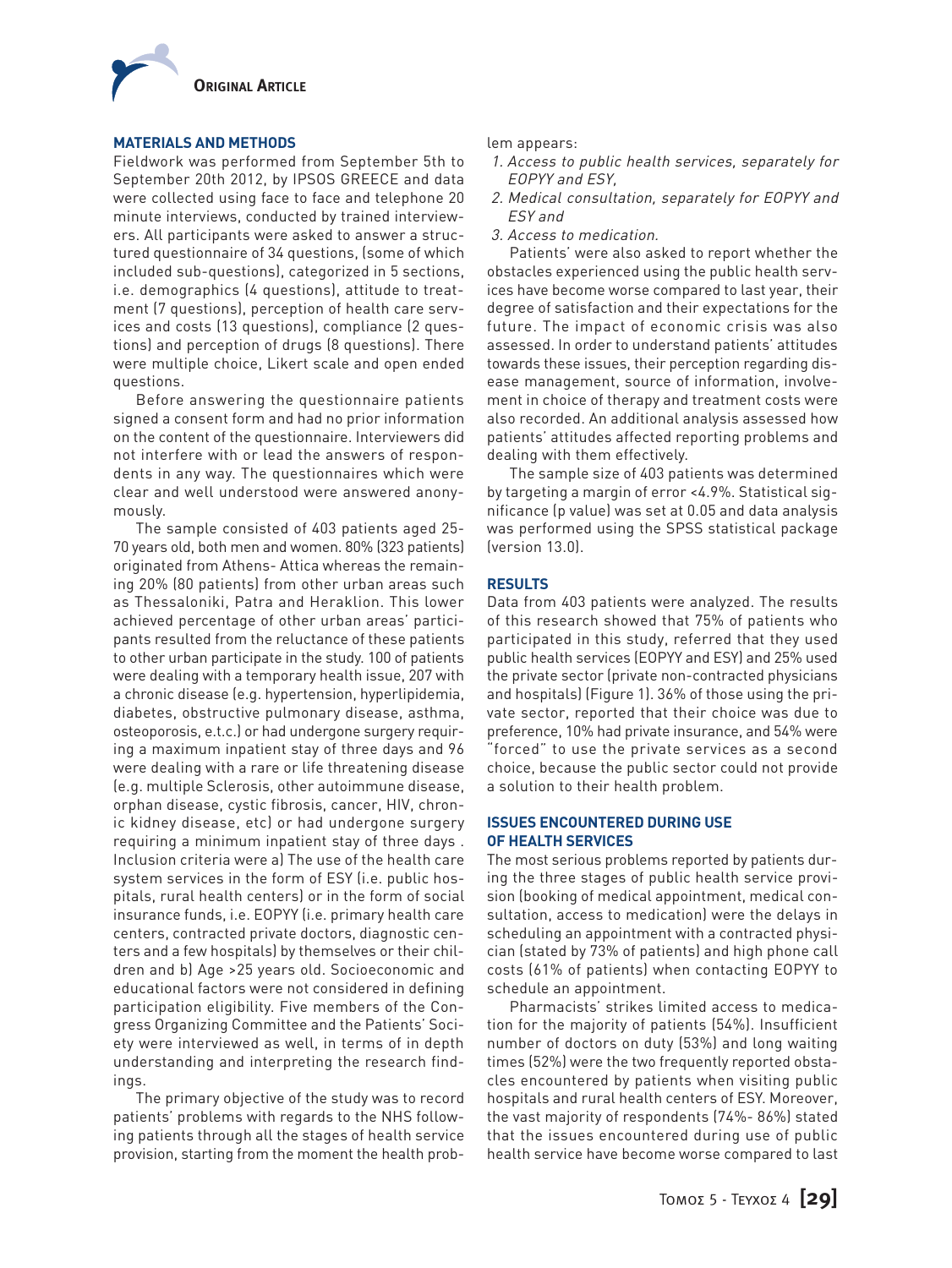





year. Problems regarding all three stages of public year: Troblems regarding att timed stages or pablic<br>health service provision, both for EOPYY and ESY, were recorded using multiple choice questions and are presented in the following sections:

## **Stage1- Booking a medical appointment**

With regards to health services provided by EOPYY, 73% of patients reported delays in scheduling a medical appointment. This was mentioned with statistically significant difference by the subgroups of patients aging 55-70 years and those with chronic diseases. Other issues reported by patients included appointment scheduling phone call costs (61%), missed appointments due to strikes (48%), long waiting times outside medical offices (46%) and difficulty in setting an appointment with the preferred doctor (45%). an upperminent minimity presented doctor (1976). mentioned problems had gotten worse this year commemoned problems had gotten worse ans year com-<br>pared to the previous year. Circumvention of the rious year. Uircui

appointments' order was also mentioned as an issue 54 (39%), This was mentioned with statistically significant difference by the subgroups of patients in other urban areas. It is noteworthy that only 18% of er urban areas. It is noteworthy that only 18% of<br>respondents stated that they didn't have any problem using EOPYY services.

With regards to health services provided by ESY, which eyen us to heatth services provided by EST,<br>-setting an appointment or visiting a doctor at a public hospital or a rural health center, was associated with the following issues: fewer doctors than ed with the following issues, lewer doctors than<br>patients' needs (53%), long waiting times (52%), and increased effort to access the doctor's waiting room as early as possible to be the first in line (39%). The as early as possible to be the mist in the (37%). The<br>last two issues were recorded with statistical significance in the subgroup of patients with chronic diseases. Missed appointments due to strikes (37%), e not setting an appointment with the preferred doctor (35%) and circumvention of the appointments' order (29%) were also mentioned. Interestingly one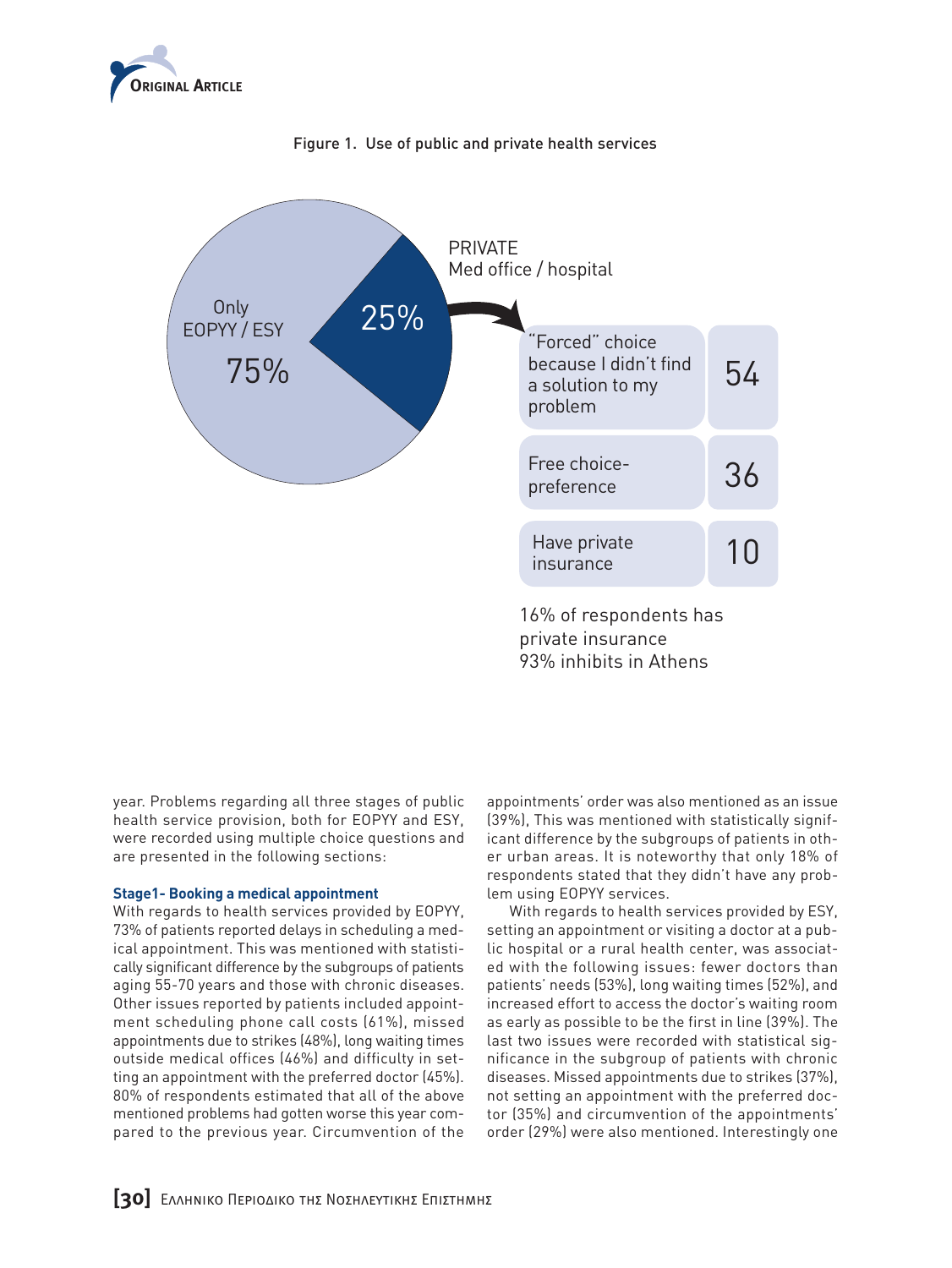



## Figure 2. Issues encountered by patients in accessing medication

out of three patients (34%), mainly patients with rare/life- threatening diseases stated that they didn't come across any problem when scheduling an appointment with ESY facilities.

#### **Stage 2- Medical consultation**

Patients' experiences regarding the issues encountered during medical consultation display similarities between EOPYY and ESY. When they were asked to identify issues encountered during consultation, 11 53% of patients using EOPYY and 61% of those using ESY stated that they didn't face any problem, sug-16 gesting that patients' issues are not so much associated with the physician- patient relationship but with the rest of the services and administrative procedures involved in public health service provision. 22

Thus, 44% of those using EOPYY and 48% of those using ESY were satisfied with the way they were examined and were mainly patients living in Athens exammed and were mainty pattents tiving in Athens<br>who were aged 40 years or more, and were suffering from acute, temporary health problems. On the other hand, 33% of patients using either EOPYY or 96 ESY were not satisfied with medical consultation services, with those expressing lower satisfaction levels being patients with chronic diseases or living in other urban areas. The latter reported that their main problems were related to gaps in doctor-patient communication ("I didn't receive the required attention", "I wasn't asked enough questions", "The doctor didn't answer my questions", "The doctor didn't tor didn't answer my questions, The doctor didn't<br>explain in simple words the situation") which lead to emotional distress.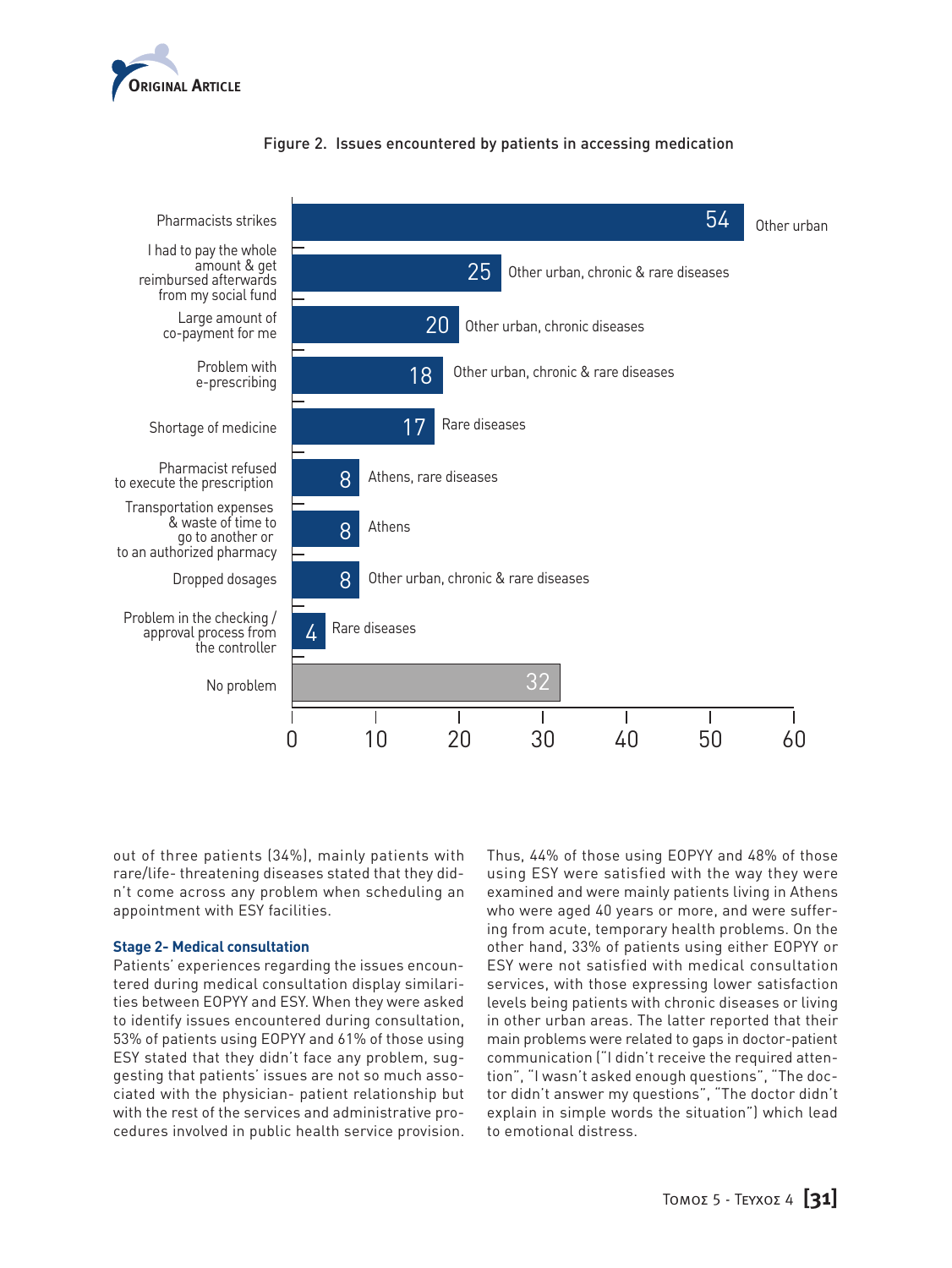



## Figure 3. Access to medication, based on disease type

#### **Stage 3- Access to medication**

As a result of the continuous pharmacists' strikes taking place during the period the study was conducted, 54% of respondents reported strikes as the main obstacle limiting their access to medication (Figure 2). Nevertheless one out of three respondents stated that they didn't face any problem. Minor issues, yet important to the subgroup of patients suffering from rare disease, were: the burden of paying the whole amount of drug cost in advance and getting reimbursed afterwards, the large amount of co-payment, problems with the e-prescribing system, drug shortages, missed dosages.

Trying to assess the impact of the above mentioned problems that appeared for the first time duren<br>ge<br>jt

ing the period of economic crisis we performed a subgroup analysis based on the disease type as shown in Figure 3.

Furthermore the study recorded the patients' expectations and perceptions regarding the future of health service provision, their views on the impact of the economic crisis, and their attitudes towards health care provision.

#### **FUTURE EXPECTATIONS**

In particular, patients appeared pessimistic when asked whether they believed that the level of public health services, will improve remain the same or get meator services, with improve remain the same or get<br>worse over the next year. 70% and 71% of patients reported that EOPPY and ESY respectively will get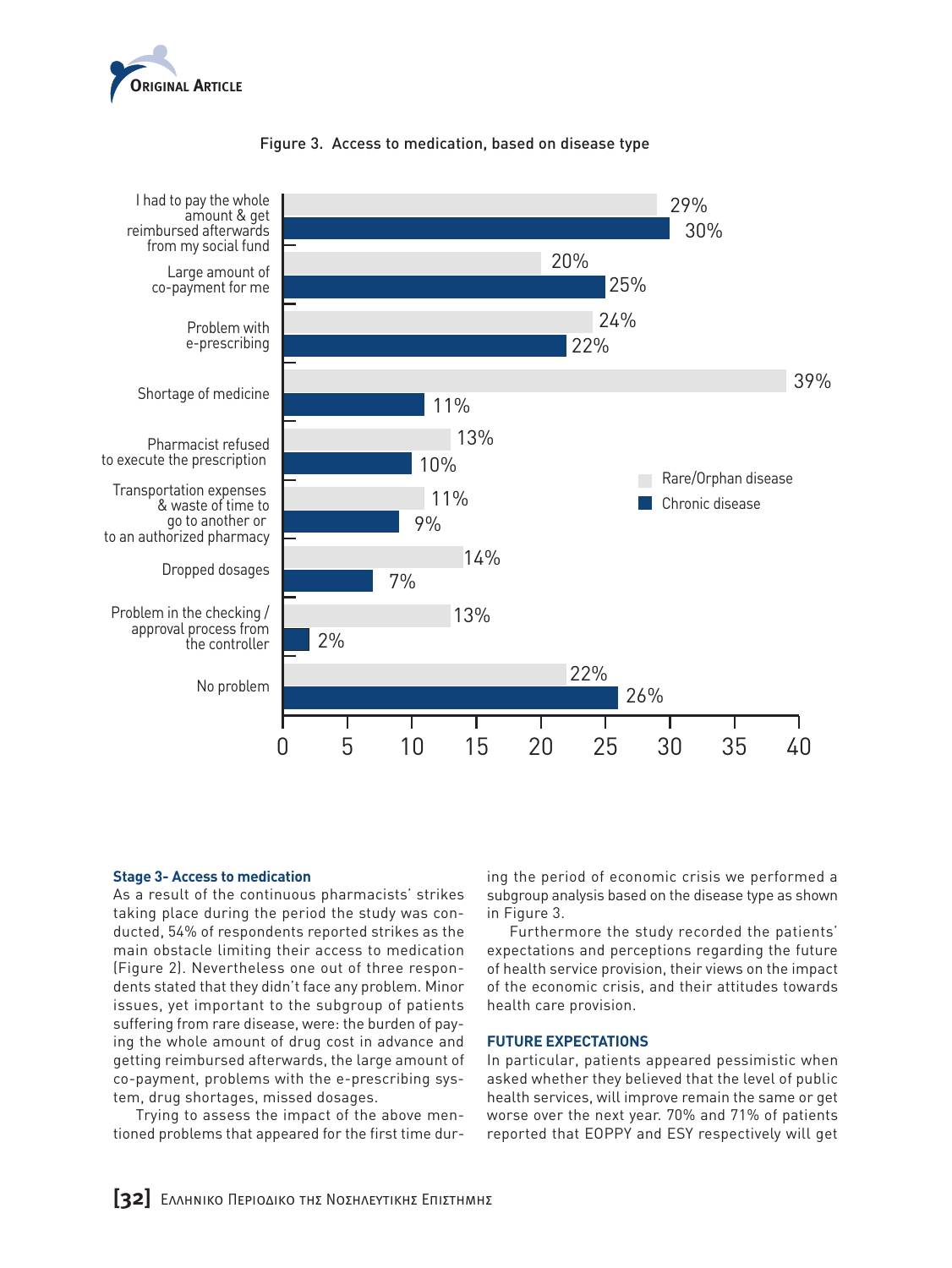

# Figure 4. Sources of medical information based on disease type

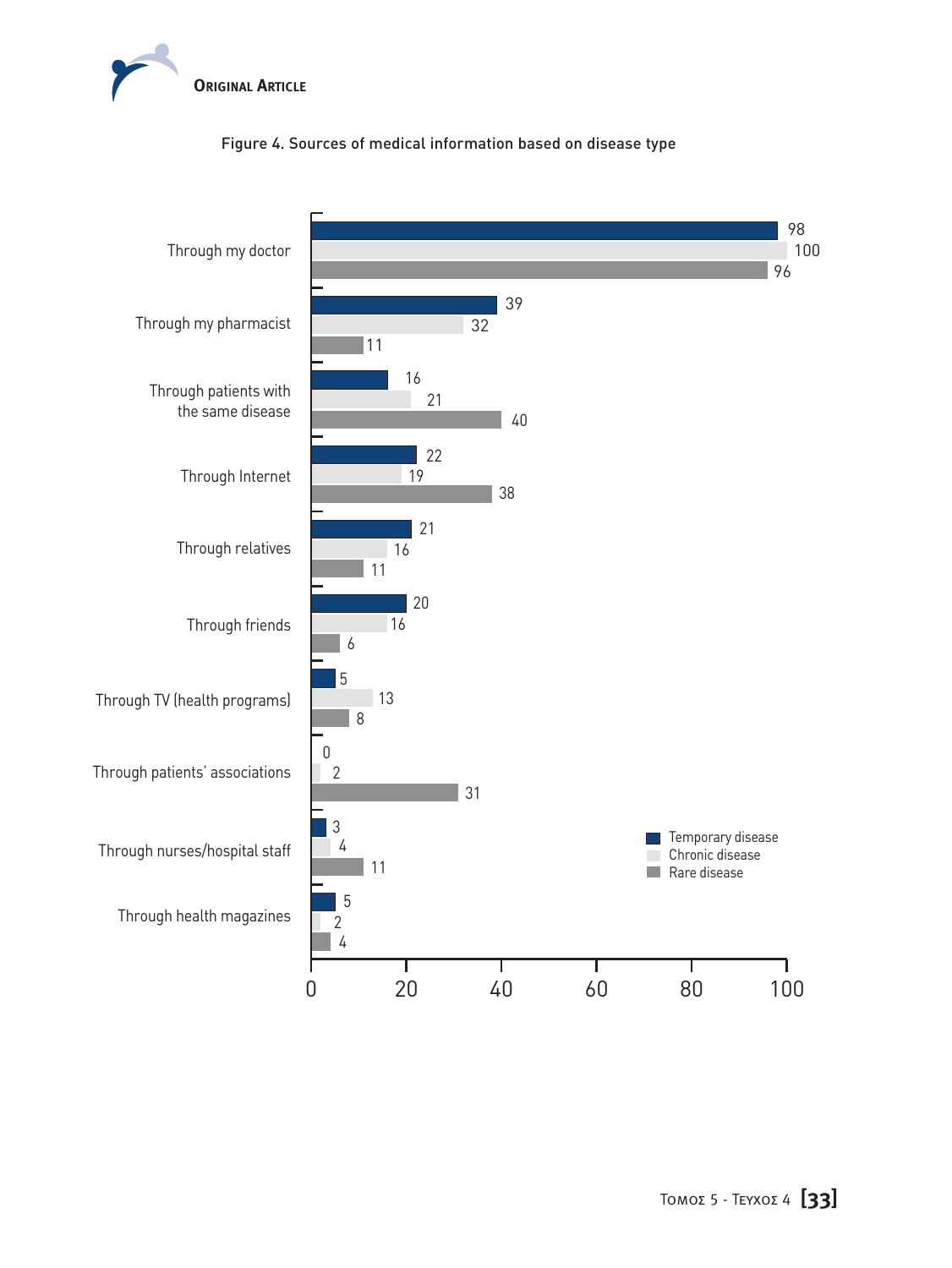



Figure 5. Patients attitudes towards health care provision based on age, place of residence and type of disease

worse over the next year, with patients from other urban areas expressing the most pessimistic views.

#### **IMPACT OF ECONOMIC CRISIS**

Even though drugs have become cheaper due to significant price reductions, interestingly, two out of three patients stated that this year they paid more money for their medication, attributing this to the increase in co-payments (41%), more expensive drugs (37%) and more expensive laboratory tests (32%).

The interesting the control control control to the control of the impact that the austerity measures have had on the family budget, patients reported only small cuts in health spending, which were mainly related to preventive diagnostic testing. Patients admitted that they preferred to cut on other family expenses, rather than health related ones.

#### **PATIENTS' ATTITUDES**

When patients were asked about their sources of medical information, the vast majority (98%) named the doctor, while other frequently reported sources included the pharmacist (29%), other patients with the same disease (24%), the internet (24%), rela-

tives (16%), friends (15%), TV health programs (10%), and patients' associations (9%). Using the type of disease for subgroup analyses, the finding was that the more serious the disease the more diverse the sources of information (Figure 4).

Patients'/disease informative campaigns have limited impact as only 27% of respondents stated that they get informed by them and as a result proexample of the contracted by them and as a researched to preventive laboratory exams or advise others to do so. Furthermore 50% of patients stated that they are aware of these campaigns but they don't take further action and 23% of them reported they do not recall any informative campaign.

91% of patients do not interfere with the therapeutic regimen proposed by the doctor. The remaining 9% of patients interfere to address possible side effects of medication seeking for solutions that best fit their life style (timing of doses and administration route) even if this means having to pay more. In the same context, 95% of patients answered that they do not intend to interfere with the proposed therapeutic regimen in the future.

Only four out of ten respondents are aware of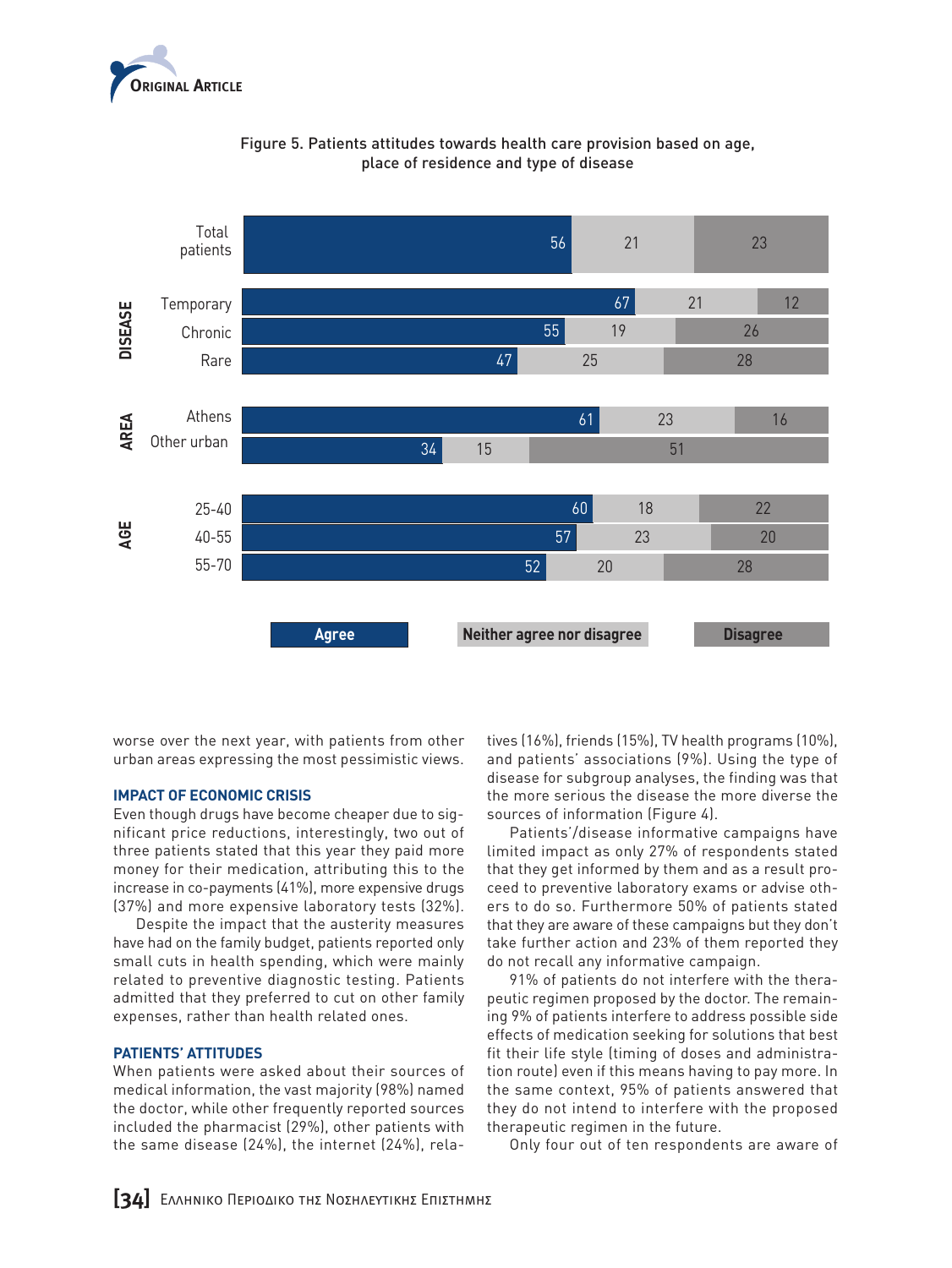

# Figure 6. Cross type analysis: access to medication based on patients' responsibility for their health care



their patient rights, mainly patients with rare diseases and those aged 40-55 years, while only one out of six respondents knows where to get information about the corresponding legal framework.72% of patients stated that they are fully compliant with their doctor's instructions and attributed this to the personal contact with the doctor and the detailed guidance they receive (95%), as well as to the presence of only limited side effects from medication (93%).

Although utilization of generic medication is quite high in other European countries, their penetration in Greece has remained considerably low until recently. However, the economic adjustment program set a number of targets regarding the increase of generic utilization (e.g. at least 50 percent of the volume of medicines used by public hospitals to be composed of generics, compulsory e-prescription of less expensive generics when available) in Greece, aiming to achieve significant cost-savings in the health care system. Therefore the new era on generic drug utilization raised the need to assess patients' attitudes towards this drug category. Approximately 60% of respondents reported minimal and /or lack of awareness regarding generic medication whilst they expressed confusion and a need for more informa-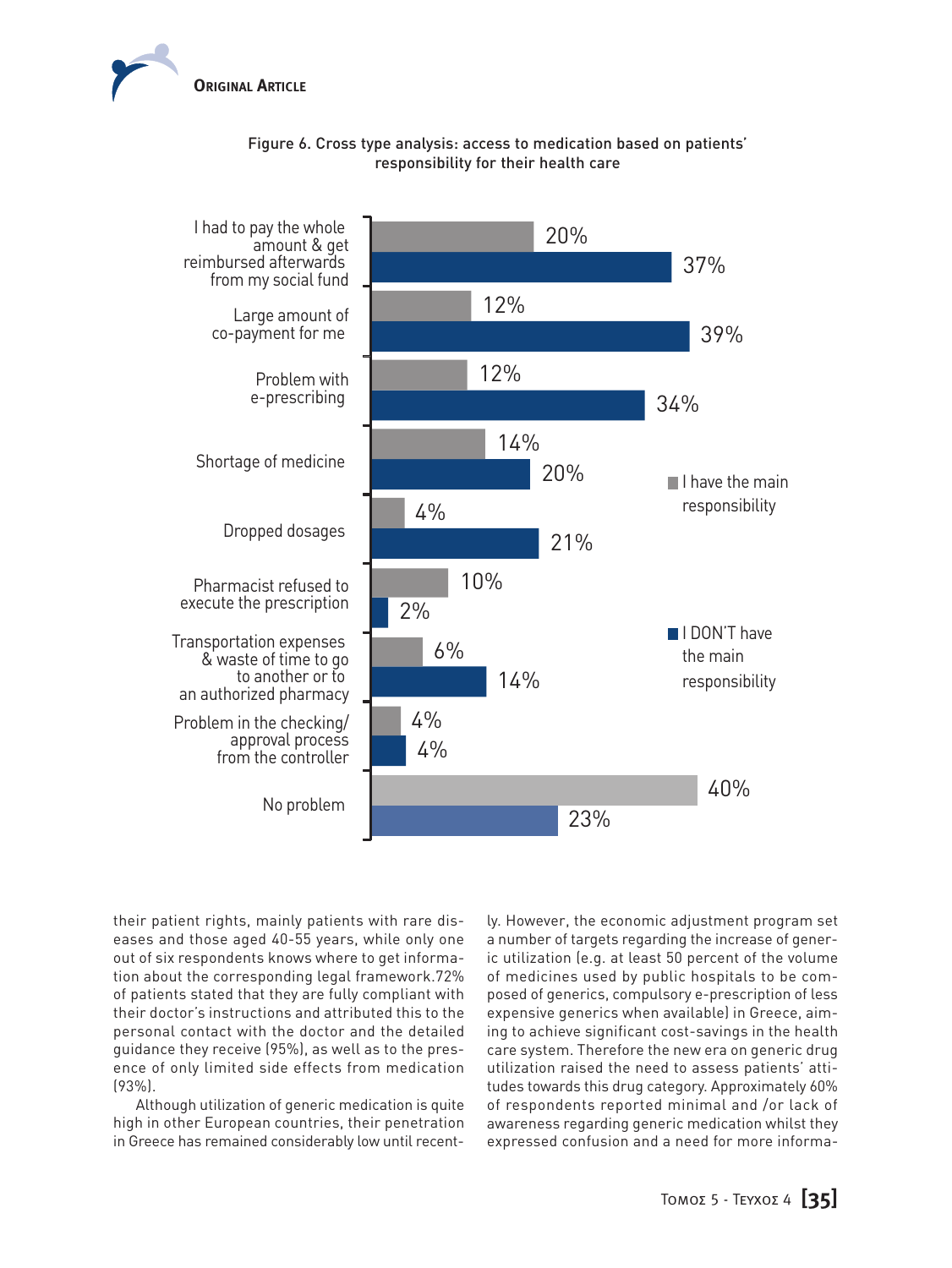

tion on the topic.

Yet, when asked to answer a number of Likert scale "agree" or "disagree" type of questions regarding generics, 59% of respondents agreed that "not all generics are of the same quality, it depends of the manufacturer", 47% agreed that "generics are not of the same quality and safety compared with the branded drugs", 41% agreed that "generics have the same substance as the branded but they are cheaper". At the same time, 45% agreed that "generics contribute to a more sustainable health care system".

When patients were asked about their attitude towards the prescription of generics, seven out of ten said that they would not ask their doctor to prescribe such a drug to them. In addition, although they appeared to be willing to accept a generic medication for themselves, in case this was prescribed by their doctor, 32% wouldn't accept it for their children but instead would ask for a branded one.

Moreover, in order to reveal how patients' attitude towards their disease subsequently affects the ways they report health care issues and deal with them, the following question was asked: "How much do you agree or disagree (using a Likert scale) with the phrase: when I get sick, I (myself) have the main responsibility to get well, by selecting the appropriate doctor or institution, by cooperation, compliance with treatment and instructions as well as by getting informed". 56% of patients stated that they agree, 21% neither agree nor disagree and 23% disagree. Subgroup analysis based on age, place of residence and type of disease was also conducted and is presented in Figure 5 below.

According to the results of the subgroup analysis it was shown that patients suffering from acute, temporary diseases expressed a more proactive behavior and felt keen to take responsibility on getting better, compared to patients with chronic or rare diseases. Place of residence was also shown to impact results, with patients living in Athens taking a greater responsibility for their health care compared to patients living in other urban areas.

Furthermore, based on the answer given to the previous question the study population was divided into two groups ("agree"/"disagree") and a cross type analysis was performed in an effort to assess potential differences in the way each group reports the issues related to the usage of Healthcare system. Impressively, in the following example of this cross type analysis regarding issues related with access to medication (Figure 6) it was shown that 40% of patients who take responsibility for their health care ("agree" group) did not report any problem. The same group encountered significantly few-

er problems compared to the group of patients who do not take responsibility for their health care ("disagree" group).

## **DISCUSSION**

Based on the findings of the study it was shown that Greek patients are currently experiencing various problems in accessing public health services, medication, and information. By assessing the issues patients are dealing with during the three stages of health service provision, i.e. at booking their appointment, meeting their doctor and getting their medication, we concluded that patients' problems are mainly stemming from the administrative procedures and other services, rather than from the consultation with their physician. Indeed 53% of the patients using EOPYY services and 61% of those using ESY services stated that they didn't come across any problems during their medical consultation. This is impressive especially if we take into consideration the difficult circumstances under which Greek doctors have to practice medicine nowadays in terms of facilities' support, system's inefficiencies and continuous administrative changes, financial constraints and professional perspectives. All the other mentioned problems related to communication issues and the whole patient-physician relationship, are also common in other health care systems (Catalyst Health Care Research, 2012; Lesser et al, 2010; Earnest et al, 2010).

Serious access problems were recorded during the appointment scheduling procedure. Delays in booking an appointment, high scheduling phone call costs, long waiting time, difficulties in setting an appointment with the preferred doctor, circumvention of the appointments' order, and medical staff shortages, are the main issues encountered by patients. The fact that 61% of patients reported that scheduling phone call costs are the second more serious problem they experience shows their frustration. Not only do they have to wait for a long time to meet with their preferred doctor, face delays on appointment schedule, or miss it due to strikes, but they also have to pay in order to book the appointment. It is worth mentioning that until last year patients didn't have to pay out-of pocket to schedule an appointment with a contracted doctor, therefore patients feel that the state is now asking them to pay money out-of pocket for public health care services. For all the above mentioned problems 83% of patients participating in the study reported that the quality of public health service provision has become worse compared to last year. In addition, the study showed that one out of eight patients had to resort to the private health sector in order to deal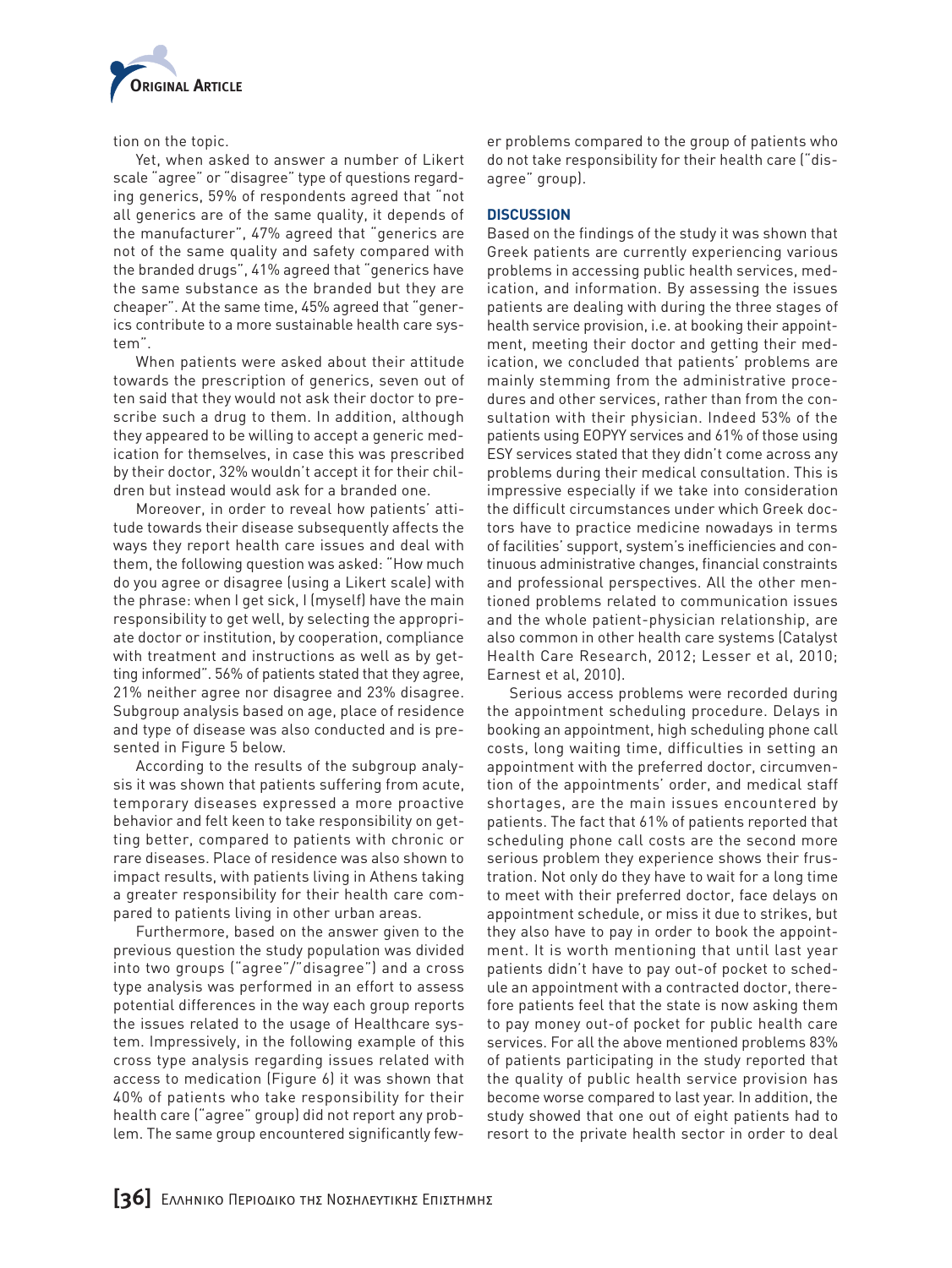

with their problem, after failing to do so using the public health services. This is a very disappointing finding with serious equity implications and what is more important this is actually a denial of access to public healthcare services for these patients.

Whereas the vast majority of studies give correlations between no-show rates and patient characteristics another research interview patients to identify reasons why patients miss appointments (Lacy et al, 2004). They identify three major reasons for no-shows—discomfort experienced during the appointment, patient perception that the health care system disrespects their time and beliefs, and patient misconceptions about the consequence of missed appointments (Robinson et al, 2003; Gupta et al, 2008).

Moreover, drawing on issues related to accessing medication, and taking into consideration that during the study period there were continuous pharmacists' strikes, it comes to no surprise that the majority of patients attributed most of their problems to strikes. Other commonly reported problems in accessing medication were medication shortages. The problems in medication supply were related to a great extent to the implementation of a series of administrative changes and cost-containment measures in the pharmaceutical sector in the context of the economic crisis, resulting in uncertainty and instability in the market. This has a significant impact on patients' perceptions, because although they have always been encountering issues using the public healthcare system, this is the first time they come across problems regarding access to medication as a straight forward implication of economic crisis.

Focusing on patients with rare/orphan diseases, they seem to encounter more problems in accessing their medication, especially due to medication shortages as indicated by the subgroup analyses. Although these problems affect only a small proportion of the whole sample, they are of major significance for this sensitive part of the population. Nevertheless representatives of Patients' Societies reported that patients with rare/orphan diseases are more organized and used to encountering difficulties in accessing care and even though they are frequently facing serious problems, they seem to express lower discontent compared to other patients. This might explain why one out of five patients with rare diseases stated that they didn't have any problem in accessing medication and why one out of three patients, stated that they didn't come across any problem in booking an appointment with ESY facilities. Rare diseases are now on the political agenda, there are active and well-organized patient–parent advocacy groups, pharmaceutical companies including small biotech enterprises committed to the development of orphan drugs have emerged, and public funding is becoming available for basic research as well as clinical trials on rare diseases. However, there are also some remaining challenges. It is important to also embrace the development of treatments for neglected diseases in developing countries. International networks and partnerships such as those described herein will be particularly valuable for such conditions (Haffner et al, 2002).

With regards to patients expectations the vast majority of patients are pessimistic about the future of the Greek health care system. This suggests that patients don't really have faith in the effectiveness of the healthcare reform that is being implemented in the context of the economic adjustment program. On the contrary, measures are considered isolated and not part of a bigger, robust business plan for the health care sector.

Penetration of generic medication in the Greek market is another example of how patients actually perceive financial austerity measures due to lack of appropriate information. Generics are considered as lower cost but also lower quality and lower safety medicine by patients, who would not ask their physician to prescribe them such a drug (Baghdadi-Sabeti et al, 2010). However, patients reported that if the doctor prescribed to them a generic they would be willing to accept it for themselves, but not for their child. These contradictions are typical implications of the way the cost-containment measures are being implemented and of the lack of proper information. Drug purchases over the internet from foreign countries is not a new term (Carone et al, 2012). Although studies have shown that generic drugs in Canada or western Europe were generally more expensive than the same products in the US market, without even taking shipping cost into consideration, temporary regulatory adjustment process to allow larger scale drug importation from countries with more established drug quality management systems (primarily western European countries, Canada, Japan and Australia) can provide relief to the current crisis of massive drug shortages (FDA, 2011). In Europe, the majority of drugs are authorized through the European Medicines Agency (EMA), a scientific agency that is roughly parallel to the US FDA (Johnson, 2011; Gu et al, 2011).

Furthermore, despite the impact of the economic crisis on the family budget patients seem to be willing to cut down on other expenses but not on the health care ones. Nevertheless, they tend to cut down on preventive medicine expenses, something that will definitely lead to more serious health care issues in the future (Souliotis et al, 2009; Sissouras, 2012). In a recent study, the researchers point to signs of a dramatic decline in the health of the population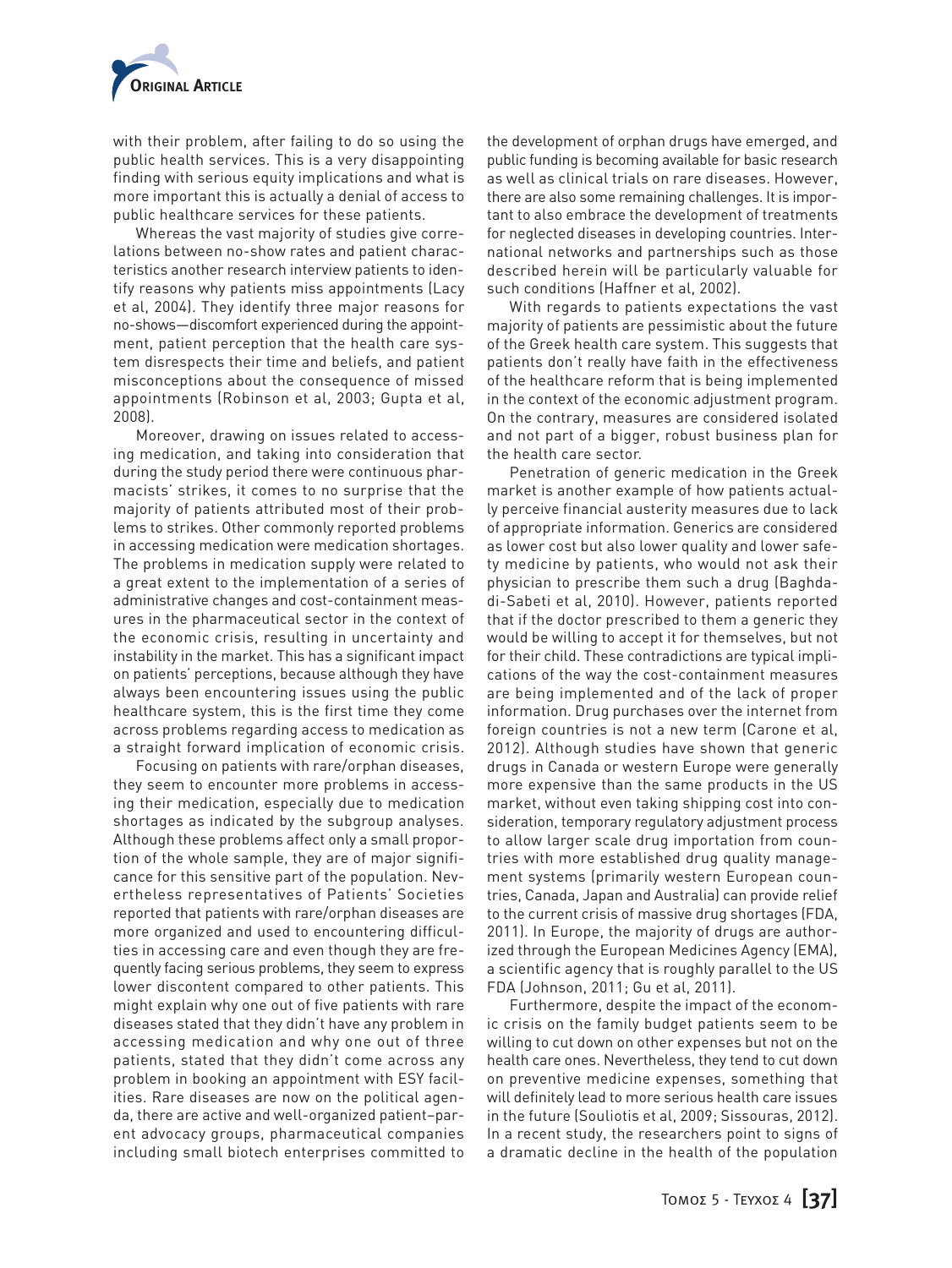

and a deterioration of services at hospitals under financial pressure (Stuckler et al, 2009). Many Greeks have lost access to healthcare coverage through work and social security plans, and rising poverty levels mean growing numbers who would previously have used the private sector are now flocking to state hospitals. Hospital budgets dropped by 40% between 2007 and 2009 and there are reports of understaffing, shortages of medical supplies and patients paying bribes to medical staff to jump queues.

Additionally, indicative of the serious financial problems faced by patients due to the economic crisis is that two out of three stated that they have paid more money for their medication this year compared to last year, even though medicines are actually cheaper. Patients believe that medicines are more expensive because their income is less compared to last year.

Another significant finding of this study is that Greek patients have a serious problem in accessing information regarding their health problems. The physician is reported as their main source of information, while the vast majority of patients don't know about their rights or where to seek information about them. Additionally, patients do not interfere with their therapeutic regiment, nor do they wish to do so in the future. These results are picturing a physician centered health care, with patients adopting a passive, depended role, unwilling to take responsibility of their health care.

Finally, the study attempted to evaluate patients' attitudes towards their health problems. This analysis which was based on the question: "How much do you agree or disagree (using a Likert scale) with the phrase: "when I get sick, I (myself) have the main responsibility to get well, by selecting the appropriate doctor or institution, cooperation, compliance with treatment and instructions as well as getting informed", showed that 56% of patients take the main responsibility to get well. These results were subsequently used to run a cross type analysis aiming to assess the relationship between the attitude of patients towards their health care and the way patients evaluated their access to public health services. Thus, it was shown that patients that took responsibility of their health care reported fewer problems in accessing health services, were more willing to get involved in the planning of their therapeutic regimen and were more informed, receiving information from various sources. On the contrary, patients that did not take responsibility of their health care adopted a more passive role and reported more problems in accessing health services. This can conclude that patients need empowerment.

#### **CONCLUSIONS**

The escalating increase in the shortage of drugs has compromised patient quality of care and imposed a tremendous burden on our health care system. In response to the crisis, healthcare and government organizations have taken numerous initiatives, aiming to find rapid solutions. Financial crisis and austerity measures have significantly worsened patients' existing problems regarding access to healthcare services in Greece while at the same time patients are lacking access to appropriate information about their disease, their medication and their legal rights, often adopting a passive role, not taking responsibility of their own health care. Adding to that, the significant reduction of family income has led to a lower frequency of preventive medical care, resulting in increased morbidity and disease severity upon diagnosis. Nevertheless, it is our opinion that even in such hard times, Greek patients can really make a difference in the quality of care they receive if they get the empowerment they need.

Key elements to a successful program for managing drug shortages include a good understanding of the causes for the shortages, a clear channel for international communication and collaboration, and plans with all parties involved, and proven strategies for involving the entire health care system

Overall, the picture of health in Greece is concerning. In an effort to finance debts, ordinary people are paying the ultimate price: losing access to care and preventive services. Greater attention to health and healthcare access is needed to ensure that the Greek crisis does not undermine the ultimate source of the country's wealth - its people.

#### **REFERENCES**

- 1. Baghdadi-Sabeti, G., Serhan, F. (2010) "WHO Good Governance for Medicines Program: An Innovative Approach to Prevent Corruption in the Pharmaceutical Sector (No. 25)" World Health Report Background Paper. Geneva: World Health Organization. Available at: http://www.who.int/healthsystems/topics/financing/ healthreport/25GGM.pdf [Accessed on 20/02/2012]
- 2. Carone, G., Schwierz, C., Xavier, A. (2012) "Cost-containment policies in public pharmaceutical spending in the EU" European Commission Directorate-General for Economic and Financial Affairs.
- 3. Catalyst Health Care Research. (2012) "What's reasonable? Patient and clinician perspectives in provision of service".
- 4. Earnest, M.A., Wong, S.L., Federico, S.G. (2010) "Perspective: Physician advocacy: what is it and how do we do it?" Acad Med 85 63-67.
- 5. Economou, C. (2010) "Greece: Health system review" Health Syst Transit 12 1-177.
- 6. Economou, C. (2012) "The performance of the Greek healthcare system and the economic adjustment programme: "economic crisis" versus "system-speci? c de? cits" driven reform"